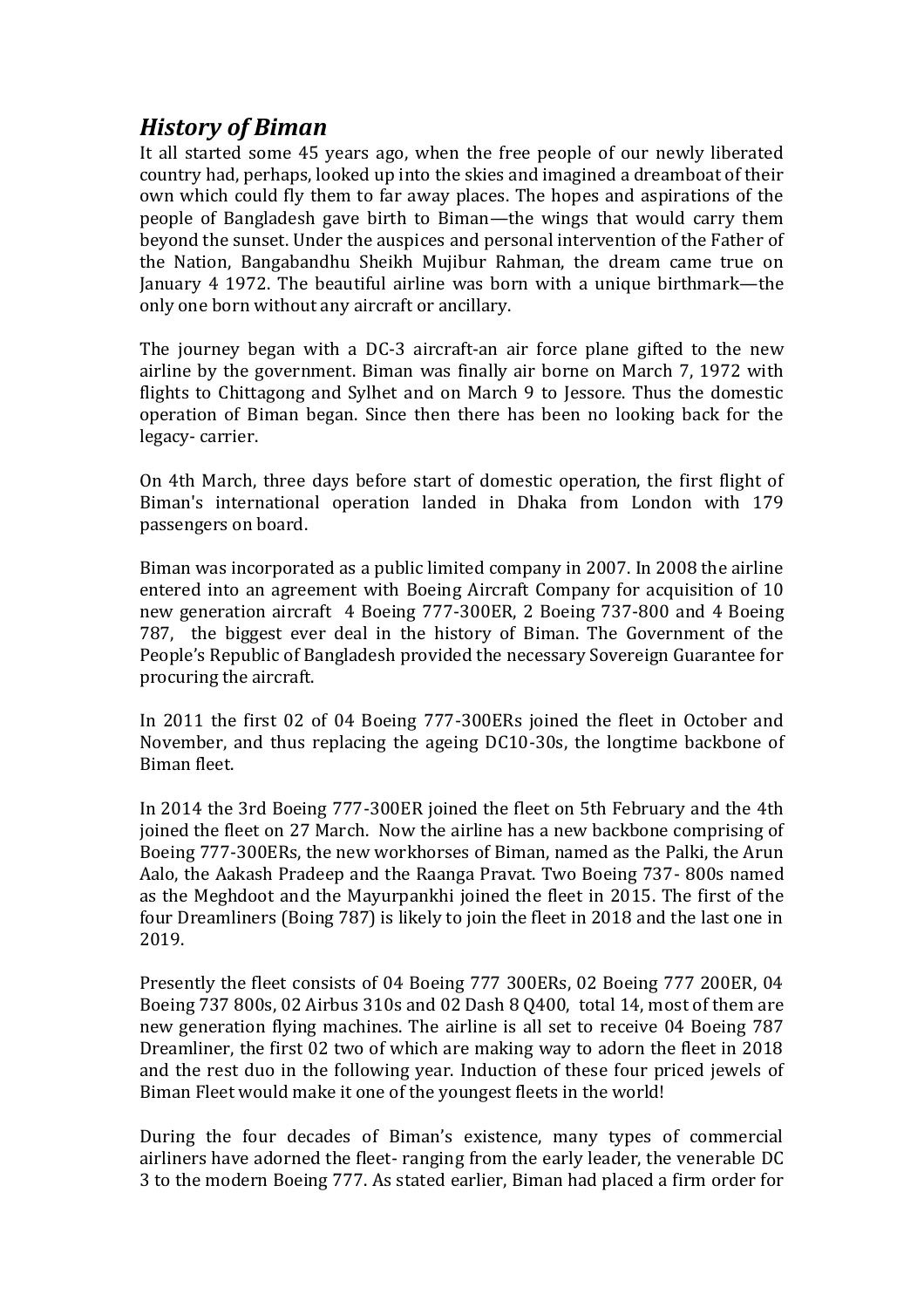the fifth generation Dreamliner to complement its fleet in 2008. Fuel-efficient Dreamliner is a new wonder of the skies.

On February 20, 2014, Biman operated the historical final-flight of world's last passenger DC10-30 on Dhaka – Birmingham route and thus could write down its name in the history of world aviation!

A couple of years back, the airline launched its three tiers frequent flyer programme of Green, Silver and Gold. It comes with all the stunning features of an FFP that is featured by simple registration, easy redemption and a host of attractive benefits.

Of Late, the airline has formally introduced the next phase of its upgraded service features in its Business Class including expanded choice of menu items. Great care is being taken for enhancing the quality of in-flight food and service.

A major improvement in the field of punctuality, information technology including website, advanced seat reservation and integrated revenue management system is paving the way for the airline to be the choice of a discerning passenger.

At the moment, Biman, while consolidating its operation is also poised for growth. Along with fleet expansion, also on the planning-board is the matter of route expansion. Possible projected destinations include New York, Delhi, Colombo, Guangzhou, Tokyo and so forth.

Biman management's commitment to ensuring punctuality coupled with stress on improved ground services are aimed at increasing its competitiveness in order to achieve success in today's highly competitive commercial aviation market. With the dedicated efforts of all the airline personnel and the support of our dear countrymen, Biman is poised to fly into an ever millennium of prosperity and happiness.

### *Vision*

To establish Biman Bangladesh Airlines Limited in the aviation market as a world-class airline.

### *Mission*

To provide, safe reliable, efficient and economical air transport services and to satisfy customers' expectations while earning sustainable profit and continuing to be a caring employer.

# *Objective*

To provide and develop safe, efficient, adequate, economical and properly coordinated air transport services, domestic as well as international.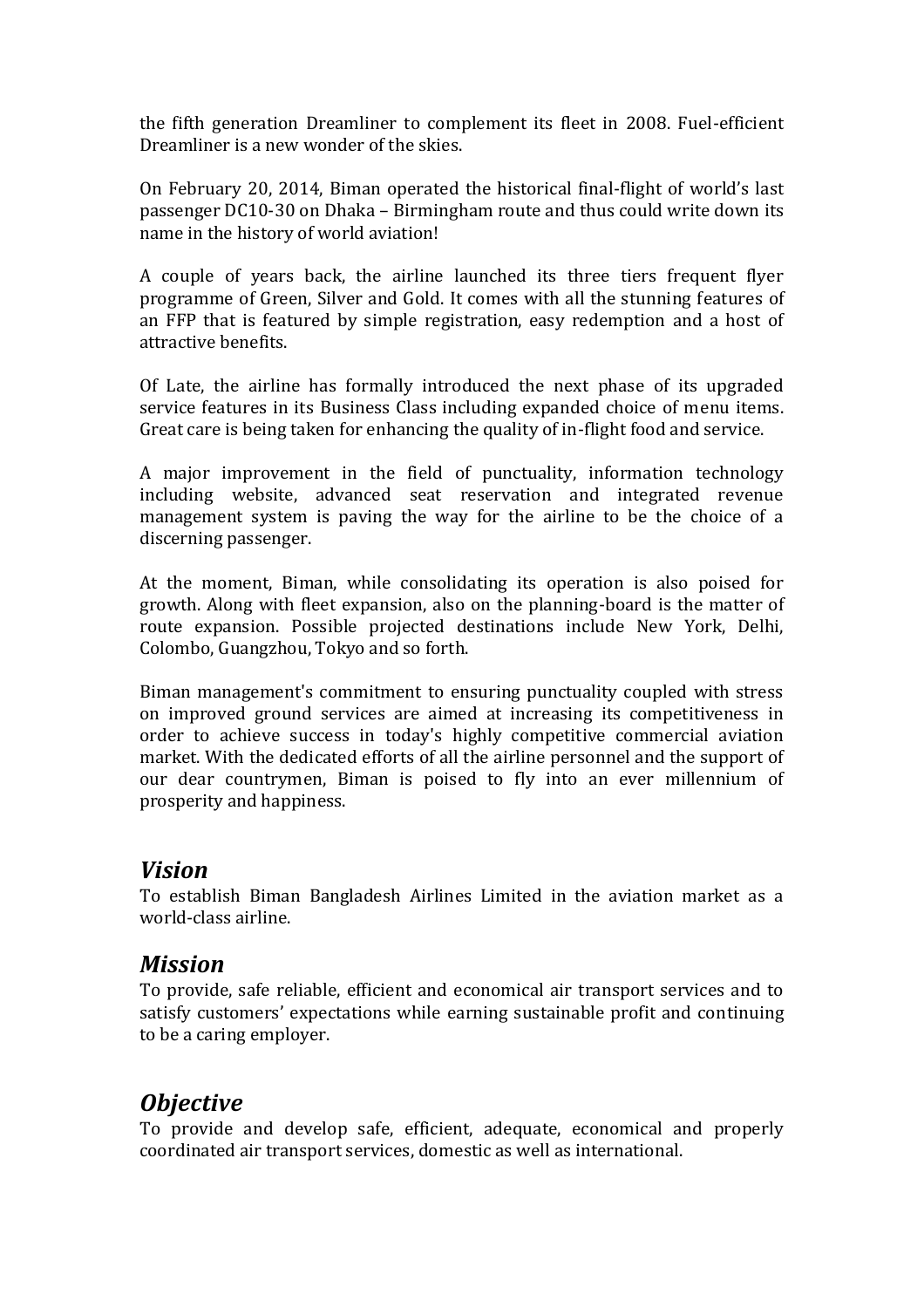# *Biman at a Glance*

| <b>Company Name</b>                                                       | : Biman Bangladesh Airlines Limited                                                                                                                                                   |
|---------------------------------------------------------------------------|---------------------------------------------------------------------------------------------------------------------------------------------------------------------------------------|
| <b>Company Registration Number</b>                                        | : Registration No. C-67807(358)/07<br>Dated 23 July 2007                                                                                                                              |
| Registered Office                                                         | : Biman Bangladesh Airlines Limited<br>Head Office, Balaka, Kurmitola<br>Dhaka-1229, Bangladesh                                                                                       |
| Year of Conversion into Public Limited<br><b>Company from Corporation</b> | : 2007                                                                                                                                                                                |
| Date of Incorporation                                                     | : 23 July 2007                                                                                                                                                                        |
| Date of Commencement of Business                                          | : 23 July 2007                                                                                                                                                                        |
| Core businesses/activities                                                | : • Air transportation of passenger.<br>• Air transportation of cargo.                                                                                                                |
| Non-core businesses/activities                                            | : • Ground and cargo handling services<br>for own and foreign airlines<br>• Engineering services<br>• Bangladesh Airlines Training Centre<br>(BATC)<br>• Biman Flight Catering Centre |
|                                                                           | (BFCC)<br>• Biman Poultry Complex (BPC)<br>• Biman Printing Press<br>• Partnership Business with<br>Sabre Travel Network BD Ltd.                                                      |
| <b>Authorised Capital</b>                                                 | : BDT 15,000 crore                                                                                                                                                                    |
| Paid up Capital                                                           | : BDT 2,082.40 crore                                                                                                                                                                  |

# *Passenger Service*

Web-site and Internet Booking

Biman has redesigned its Web-site and has implemented new Internet Booking Engine (IBE) for the airline's reservation and ticketing system from August 4, 2011 . Initially web sale was 0.5 percent of total sale, which has increased up to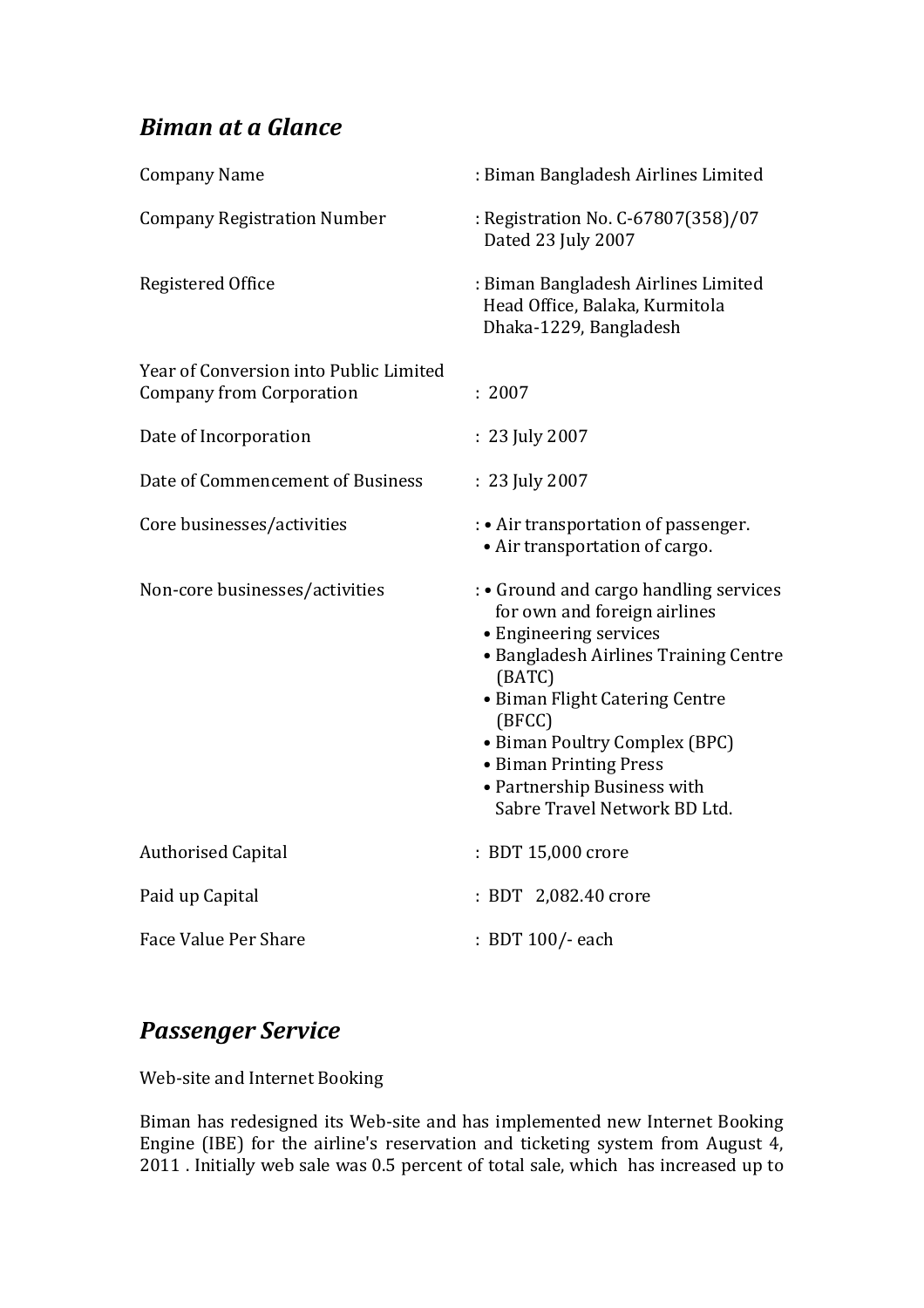3.5% of total sales. Biman has a target to increase the IBE sale up to 10% by 2017.

With the help IBE passengers are now able to book their flights through Internet from anywhere in the globe and at any time. They are also able to purchase their tickets by using credit/debit card. Currently, our system is capable of payment through Visa / Master debit/credit cards and mobile banking option. We are also in process to adapt Bikash payment option. Through IBE, Biman Bangladesh Airlines has extended its market globally. IBE will help Biman to cut off extra expenses on GDS and to support instant booking and payment.

Travel Agent Portal (TAP)

Biman Bangladesh Airlines has started 'Travel Agent Portal (TAP)' from October'2014 as a pilot scheme in Dhaka and Chittagong. Now 147 TAP agents throughout Bangladesh are issuing tickets on Biman web portal. By using TAP travel agents are able to sale Biman's flights from anywhere at any time by using Biman's website.

### Electronics Miscellaneous Document (EMD)

Electronic Miscellaneous Document stand-alone (EMD- S) has been implemented on 01 June'2013 in host system followed by EMD-A migration on 15May'15. Now, we are capable to collect around 44 different service fees through EMD. It is mentionable, our host SITA developing EMD platform to issue EMD - A on interline partners for flight related services such as excess baggage, in-flight services etc. It is further mentionable that we need to develop different products such as pre-paid baggage, meal, ASR, baby cot etc. to sell through EMD by GDSs.

Access to Information (a2i)

Biman has signed agreement with 'Access to Information (a2i)' in July 2015. Through signing of this agreement, the Digital Centers; located at Union Parishad, Pourashava and City Corporation are enabled to sell domestic flight tickets of Biman by using TAP. Access to Information (a2i) Program is GoB run and UNDP & USAID supported project (program). In the future, both Biman and a2i will identify areas of work that may mutually benefit both, the two parties under mutual agreement can pursue interventions in the identified areas as well.

Frequent Flyer Program (FFP)

Biman has introduced its Frequent Flyer Program (FFP) on 5th November 2013 under the name of Biman Loyalty Club (BLC). BLC is a loyalty program of Biman with a purpose to reward our frequent travellers and thus keep them loyal towards Biman.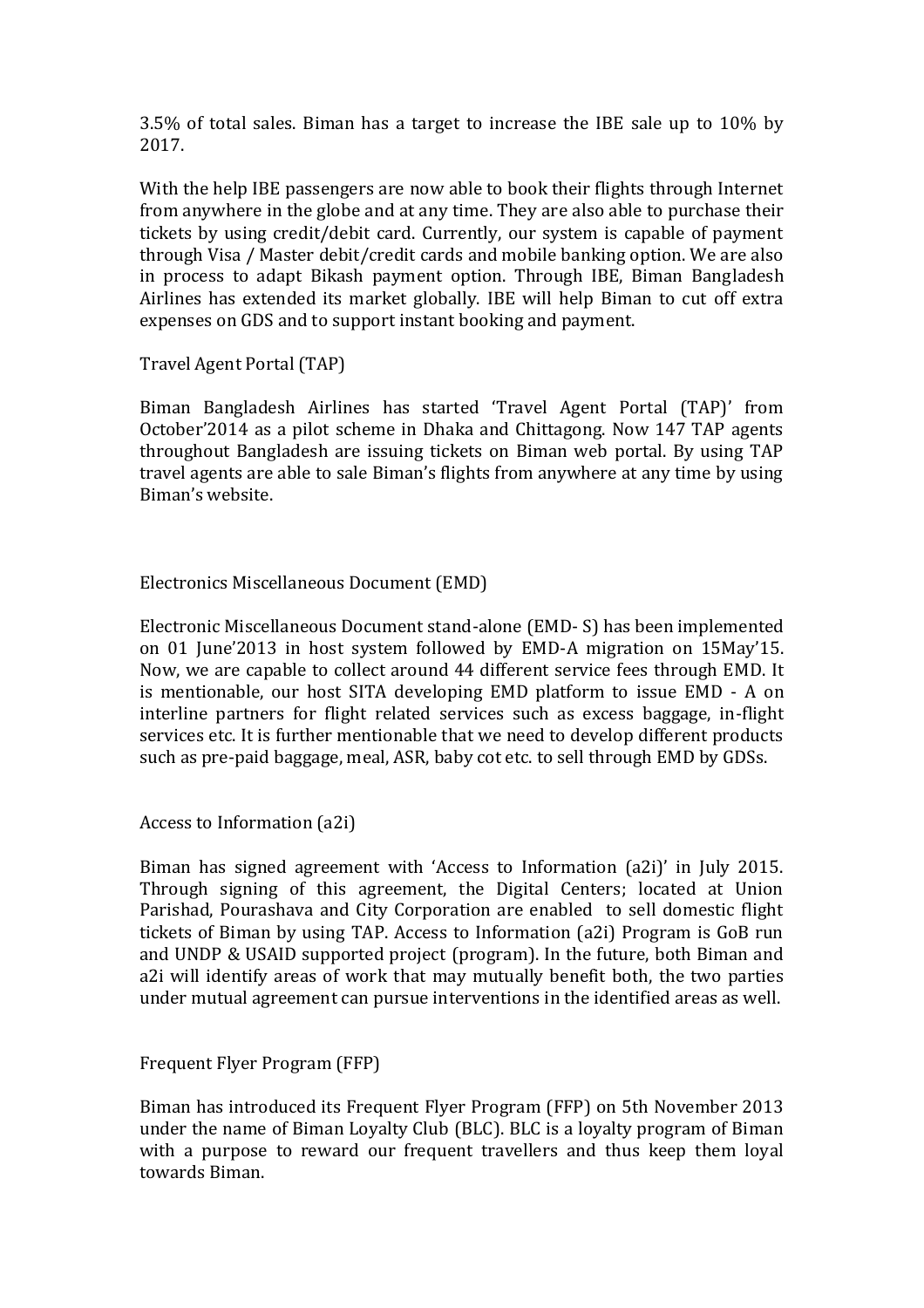It is the only marketing program of Biman that is actively playing a role in Customer Retention and keeping them satisfied by recognizing them as valued customers and giving them Loyalty Rewards.

Till now, around twenty nine thousand members have enrolled in this program, where more than 6,500 are active members who are giving significant portion of revenue by travelling frequently on Biman's flight.

There are three Tiers in Biman's Loyalty Program, such as Green, Silver and Gold. Green Tier is the entry level status and a member can reach upper Tier status to Silver or Gold status by accumulating required miles in a calendar year or last 12 months. At present, 28,814 are Green, 146 are Silver and 308 are Gold members.

Membership is open to all, just a click away, where a person can become member anytime. To become a BLC member, a person must enroll on-line at Biman's website, www.biman-airlines.com/LC and filling a form therein. The system will automatically send membership number and log-in ID and password at member's e-mail address just after on-line submission.

The whole program is easy to manage where each member has unique FFP account which can be viewed and managed on-line. Here, members can reconcile thier own account and claim the missing miles.

Presently, BLC members can enjoy following four benefits by redeeming thier earned miles:

a) Reward tickets at Free of Cost (FOC). Only member has to pay applicable Government Taxes.

- b) Upgrade from Economy class to Business class.
- c) Excess Baggage.
- d) Lounge Access at airport through-out Biman's online Network.

Air-Fare Re-price & Refund (ARR)

Biman had introduced SITA Air-Fare in the year 2000 for passenger fares automation. Since then, we could issue tickets in automated environment but could not re-price issued tickets for reissuance & refund in automated way. During that period everybody was required to come Biman's own office/counter for ticket reissuance with manual pricing which was against the industry practice as agents could do reissuance of OAL tickets at their end through GDS systems. However, of late, we have overcome this situation from January, 2015 when we have introduced ARR in Biman by filing Auto reissue & refund data (category-31/33) with ATPCO for GDS uses. Since JAN'15, all agents are enjoying this feature to reissue & refund Biman's tickets worldwide without coming to Biman's own offices/counters anymore.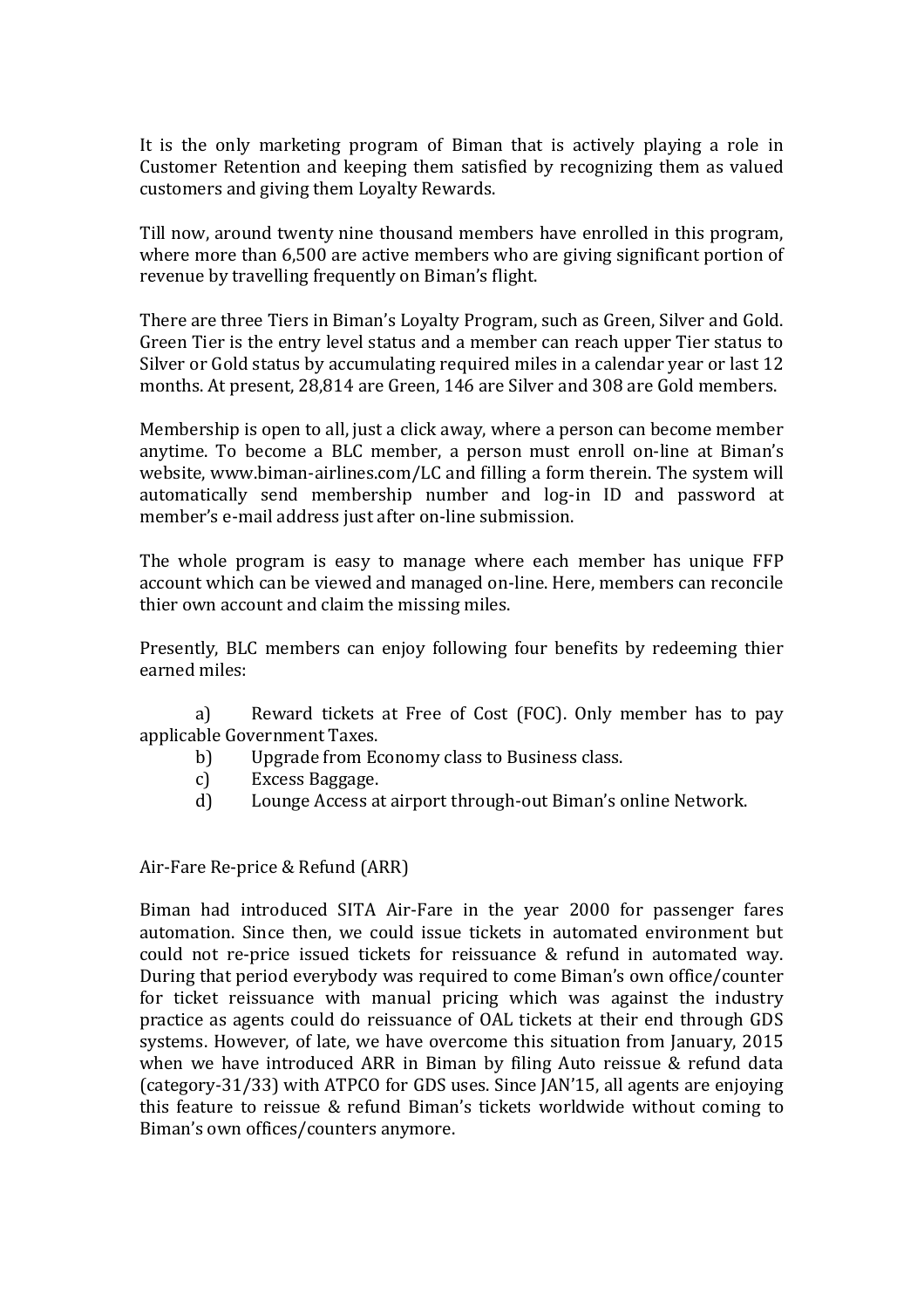### Short Message Service (SMS)

Biman Bangladesh Airlines has introduced Short Message Service (SMS) for informing its valued passengers regarding schedule change (flight delay/early/cancel). After a long testing, Biman's SMS service has been implemented in November 2014 through the gateway of Banglalink mobile operator. After successful completion of testing, SMS service is effectively working in Biman since August 2015. Currently, SMS service is available in Bangladesh only; we will extend service to International destinations soon. SMS is a very common service for informing mass people in a single application. It will also help Biman to promote its product and services, special offers to its valued customers.

### Acceptance of Credit Card through Point of Sale (POS) device

Biman has started accepting debit/credit card through Point of Sale (POS) terminal from 31 March 2011 throughout the Biman's domestic locations. Now POS machine made available in all Biman sales outlets through which passengers can make payment of their ticket and excess baggage charges by debit/credit cards.

#### Through Check-in

Biman Bangladesh Airlines has introduced 'Through Check-in' through its DCS. Now Biman is able to issue the boarding passes for entire journey of a passenger. By through check-in, passenger can collect all the way boarding pass from 1st check-in point for a multi sector journey. Recently, Biman has completed testing for Through Check-in with other carriers. By implementing the Through Checkin with other carriers, Biman will be able to issue boarding pass on their flights from Dhaka.

#### Call Center

Biman has introduced a Call Center for general information where customers can get answer to their queries. In addition, a separate Call Center for Frequent Flyers has also been established. Call Center for general information is open from 0800LT to 2030LT whereas the Call Center for Frequent Flyers is outsourced which is serviceable 24 X 7.

### *Ground Handling*

### Passenger Handling

Biman Bangladesh Airlines provides ground handling services mainly through 02 departments – Airport Services department and Ground Services Equipment department. Biman is the sole ground handler of 26 International carriers in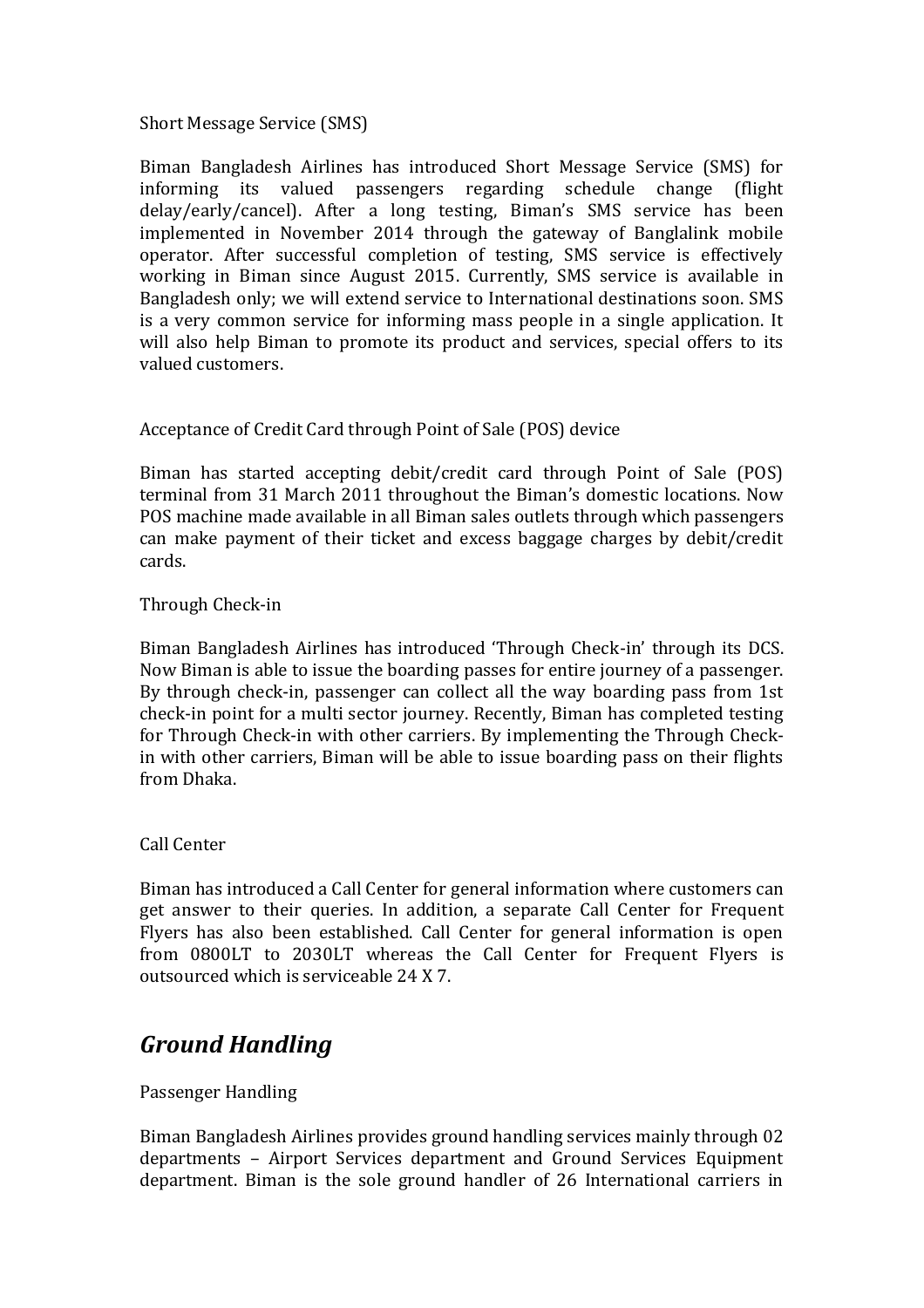Dhaka Airport Services department's main functions are – passenger and baggage check-in, transit & transfer desk service, flight loading and offloading, baggage delivery, lost & found service, providing special services to VIP,CIP, unaccompanied minors and reduced mobility passengers. Ground Service Equipment department, with their specialized vehicles and equipment, supports Airport services department to deliver ground services to all Airlines.

Beside Dhaka, Ground handling services provided in Chittagong, Sylhet, Cox's Bazaar, Barisal, Jessore, Rajshahi and syedpur airports by these two departments. From July 2015 to June 2016, Biman provided ground handling services to 15874 Biman's own flights which carried 23.18 lakh passengers. At the same period, Biman provided ground handling services to 30,151 other Airlines' which carried 43,36,208 passengers. So in total, in that period, Biman provided ground handling services to more than 6.2 million passengers and 46,000 flights.

Cargo Handling

Biman cargo export operation

Space Reservation section : Space reservation is the most important section where revenue takes it shape and yield management can be ensured. Considering rates, commodity and calculating gross/volume shipment can maximize revenue of single flight. Biman is planning to introduce express shipment service point to point with premium rates.

Space reservation is now fully automated.

All flights' space allocation finalized before twelve hours of flight departure. In the space reservation list it is clearly marked if any express or special shipments so that cargo export section can take proper care of the shipments including loading and delivery at destinations.

Cargo Export section : This section deals with physical movement of cargo. It accepts documents as well as cargo for export and dispatch the cargo. This section handles both Biman cargo and other airlines cargo namely TRM cargo. It also handles dangerous goods and special cargo shipments procedure and physical dispatch. They handle documents and shipments together. Export section has two wings: International export handling & domestic export handling. At this moment Biman's export section creates flight cargo manifest through automated system CARGO SPOT-a web based program which is enabled to support updated data transmission as per world wide customs requirements.

Cargo HDQ Section : Biman is an operator and at the same time Ground Handling Agent (GHA) at Dhaka for other airlines, Cargo HDQ set all cargo programs for Biman and for other airlines (OAL) operating at Dhaka. HDQ section is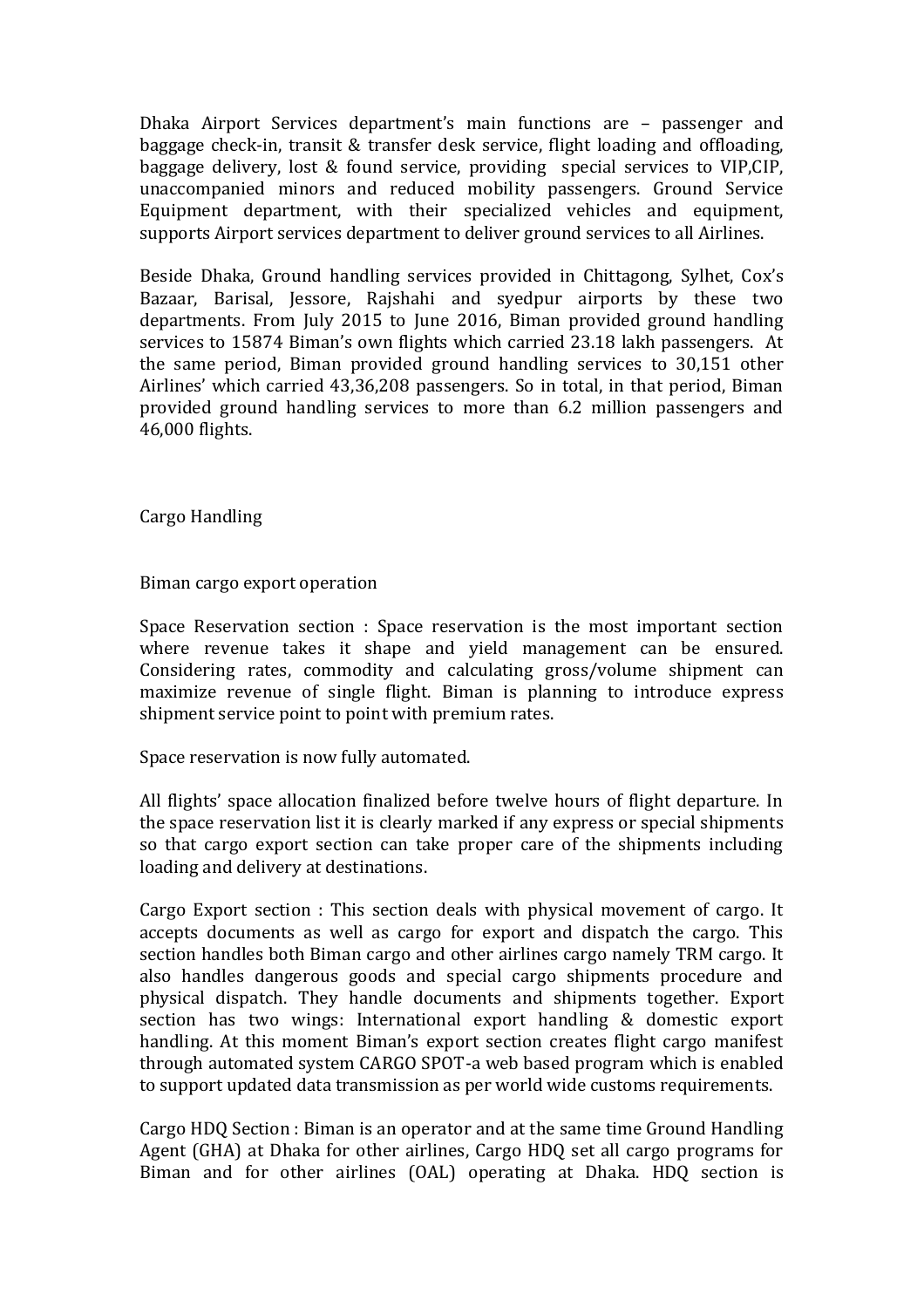responsible for automation of AWB/Stock control/ Cash management system (CR)/ all cargo related issues both export side & import side for Biman and foreign carriers. This section is also helping all Biman foreign stations to set up automation for generating optimum cargo revenue.

Cargo Foreign carrier handling unit : As GHA this unit is responsible for handling all foreign carriers both schedule and non-schedule flights. They handle over 40 flights and around 500M/tons of shipments a day. They are responsible for documentation/acceptance/build up ULD/manifest/ reweight and dispatch flights. They are also responsible for handling bills of foreign airlines/sliding charges and storage charges etc.

Cargo Domestic & Post Flight Analysis (PFA) Section : All transfer cargo is being forwarded by Cargo Domestic section to CGP and ZYL customs Airport. Post flight analysis, monthly activities reporting, and different types of OAL billing is done by Cargo PFA section.

Cargo Sales Promotion : Coordinaties with Biman Approved Cargo agents to increase Cargo sales and also looks after Cargo Pricing and Special Pro-rate Agreements (SPA).

### Biman Cargo Import Operation

Flight checking Section (FT) : Flight checking section is the most important section for import operation. Incoming cargo is first accepted at this section. This section, then arranges to send cargo to warehouse/cold/storage/DG store/canopy etc. If flight checking section works smoothly and reduce discrepancies then total import operation becomes hassle free. Presently Bangladesh customs became automated and all airlines submitts (FFM/FWB/FHL) data electronically and FT section is receiving all data automatically in the system. Proper data entry and good management of FT section ensures best warehousing and lower discrepancies to ensure smooth import delivery.

Import section central : This section deals with all type of paper work related to import. The major function are to delivery AWB to consignee, amended record (if any), collecting handling and storage charges and keep record all paper documents.

Transit/Cool/Provisional delivery : This section deals with cold storage, handle transit shipments, express courier delivery, diplomatic mail delivery and emergency provisional delivery including human remains. This is very important section considering its nature of work and also vital work place if Biman plans to develop its cargo business.

### Cargo as a Whole

Biman Bangladesh Airlines is the sole Ground Handling Agent (GHA) in HSIA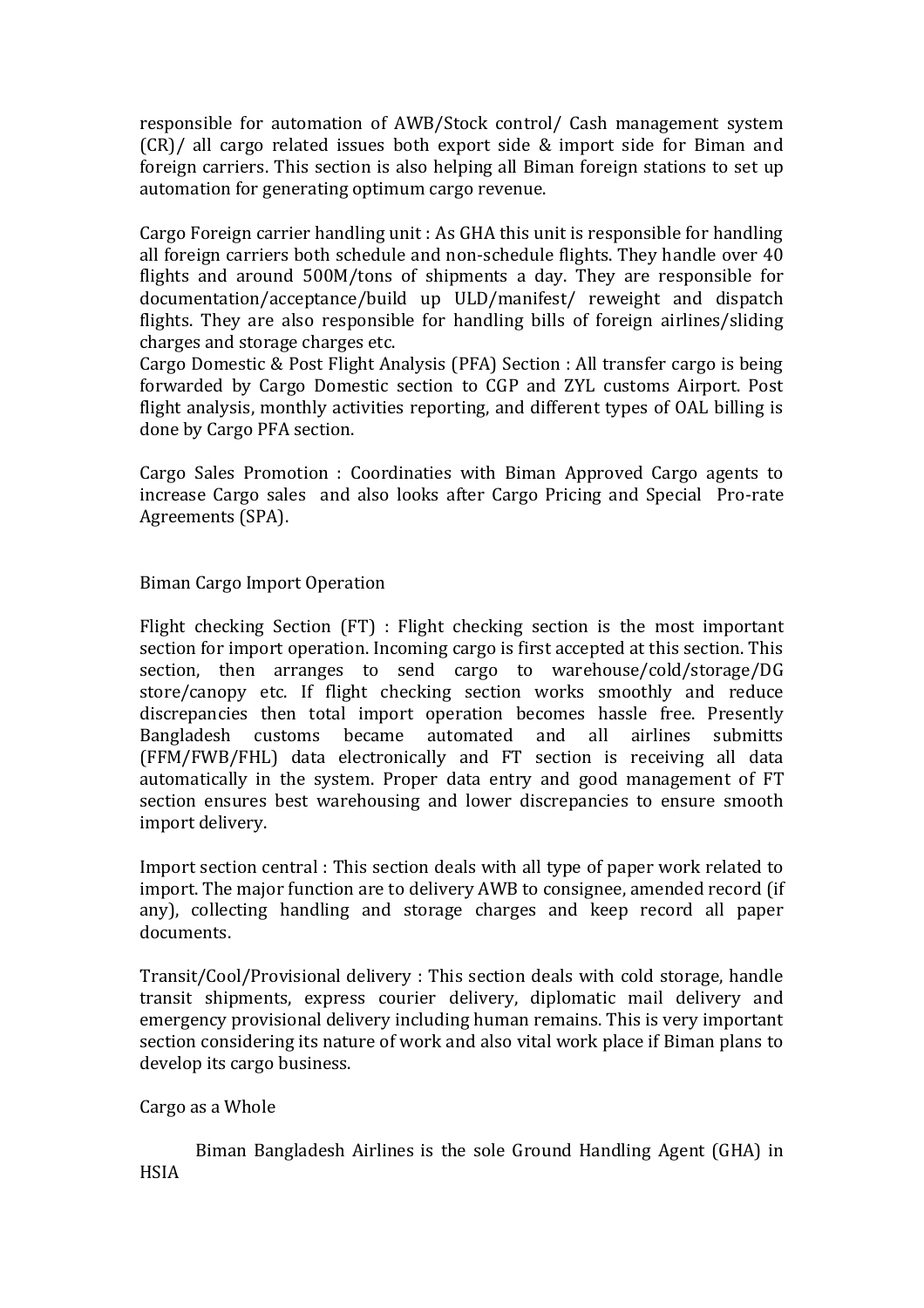Two different locations are used in airside area for handling incoming and outgoing cargo named Biman cargo terminal (BCT)  $(1,46,137.12$ sqft) and Biman cargo village(BCV) $(1,02,683.00)$  respectively.

From BCT about 500-750 M tons cargo breakdown and delivery is done everyday.

From BCV about 700-850 M tons cargo build up and dispatch are done in a day.

Cargo security is controlled by CAAB and Biman security.

Cargo operation system is CARGOSPOT .

All kinds of handling and storing charges are collected by system generating invoice/payment

Biman has started issuing of System Generated Airway Bill .

### *Engineering Services*

Biman Engineering & Material Management (E & MM) Directorate is headed by Director (E & MM) and consists of three divisions each headed by a Chief Engineer. Responsibility of the Engineering Directorate is to provide the airline with safe and airworthy aircraft to cater the operational needs of Passenger and Cargo. By performing all activities, Biman Engineering is maintaining Approved Maintenance Organisation (AMO) and Air Operator Certificate (AOC) in regard to continuing airworthiness, approved by CAA, Bangladesh.

Engineering & Material Management consist of following Divisions and **Departments** 

- Engineering & Planning Services a. Engineering Services b. Engineering Planning
- Engineering Production a. Line Maintenance b. Base Maintenance c. Component Maintenance
- Quality Assurance a. Quality Services Cell b. Quality Audit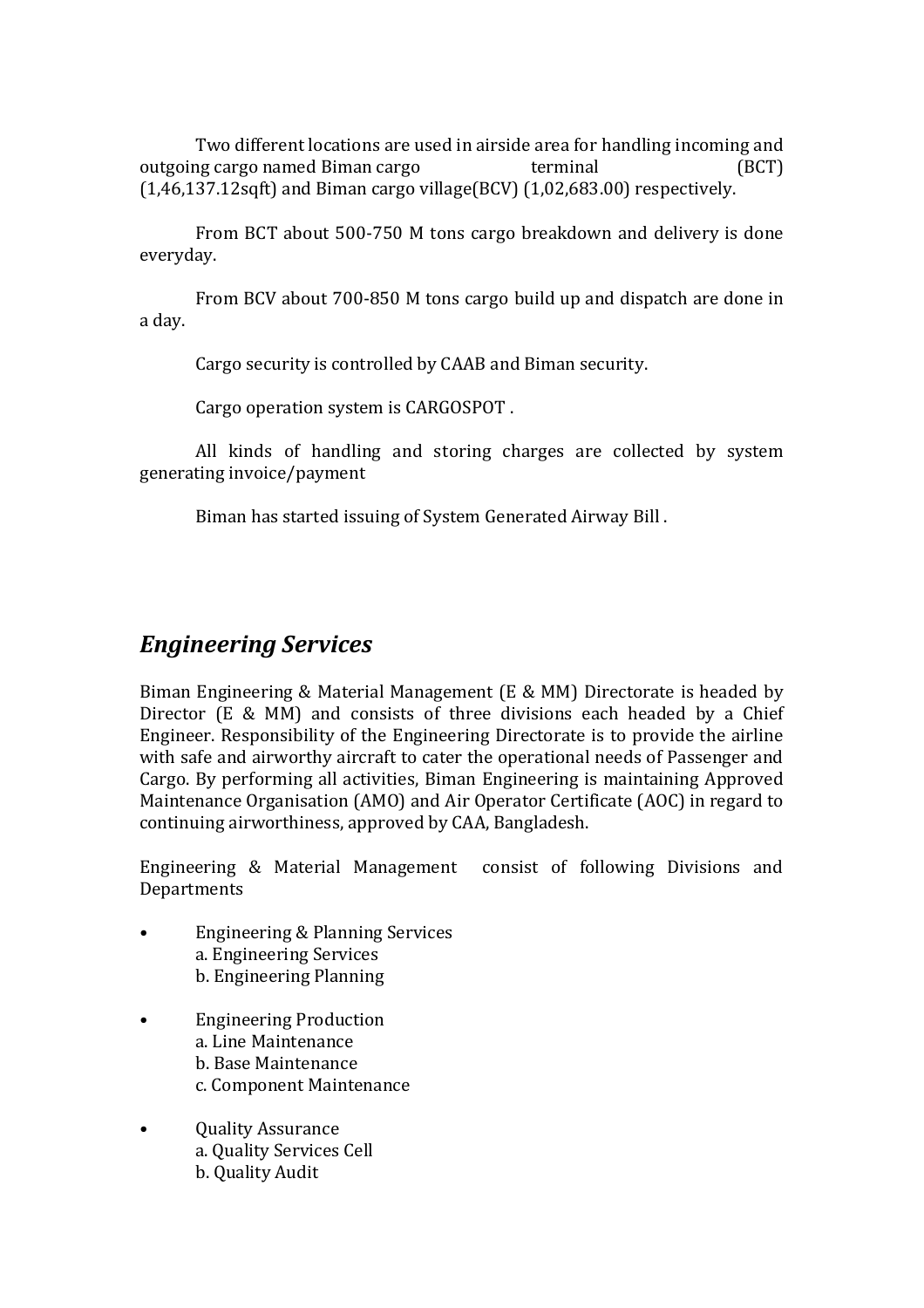• Material Management a. Purchase, Material Planning & Inventory Control b. Technical Stores

Biman's Present Maintenance Capabilities

Biman Engineering is responsible:

• To provide the airlines with safe and airworthy aircraft to meet the operational Schedule

• To maintain Aircraft & Equipment considering maintenance & engineering economics.

As an Approved Maintenance Organization, Biman Engineering & Material Management is currently providing engineering & maintenance support to the following Biman aircraft types including in-house repair/overhaul of significant numbers of components.

| Aircraft                                 | Line Maintenance                                     | Base |     |         |
|------------------------------------------|------------------------------------------------------|------|-----|---------|
| Maintenance                              |                                                      |      |     |         |
| Boeing 737-800                           | PDC, Daily, Bi-weekly Inspection                     |      |     | A       |
| Phase Check, C- Phase Check              |                                                      |      |     |         |
|                                          | Boeing777-300ER PDC, Daily, 60 Hour Check            |      | A   | Phase   |
| Check                                    |                                                      |      |     |         |
|                                          | Boeing777-200ER ALC, PFC, Daily, RAMP (8 Days) Check |      | All | Phase   |
| Check except 28, 56, 72 & 144            |                                                      |      |     |         |
| A310-300                                 | PFC, 36 Hours Inspection, 8 days Inspection          |      |     | A-      |
| Check, C Check and Structural Inspection |                                                      |      |     |         |
| Dash8-Q400                               | PDC, ALC, Weekly                                     |      |     | A-Check |

Biman Engineering has taken extensive program to enhance its maintenance capabilities to perform the next 'C' Phase checks of all four 777-300ER aircraft which will be due from January 2017 with own manpower.

Engineering/Technical and Maintenance Services to 3rd Parties

Apart from the day-to-day line and base maintenance and certification prior to each flight, Biman Engineering is providing technical & maintenance services to foreign airlines operated to/from Dhaka base under following Agreements.

- Technical Handling Agreement (THA)
- Technical Assistance Agreement (TAA),
- Ground Handling Agreement (GHA), and
- Maintenance Support Agreement (MSA),

a. Technical Handling and aircraft Certification Agreement (THA)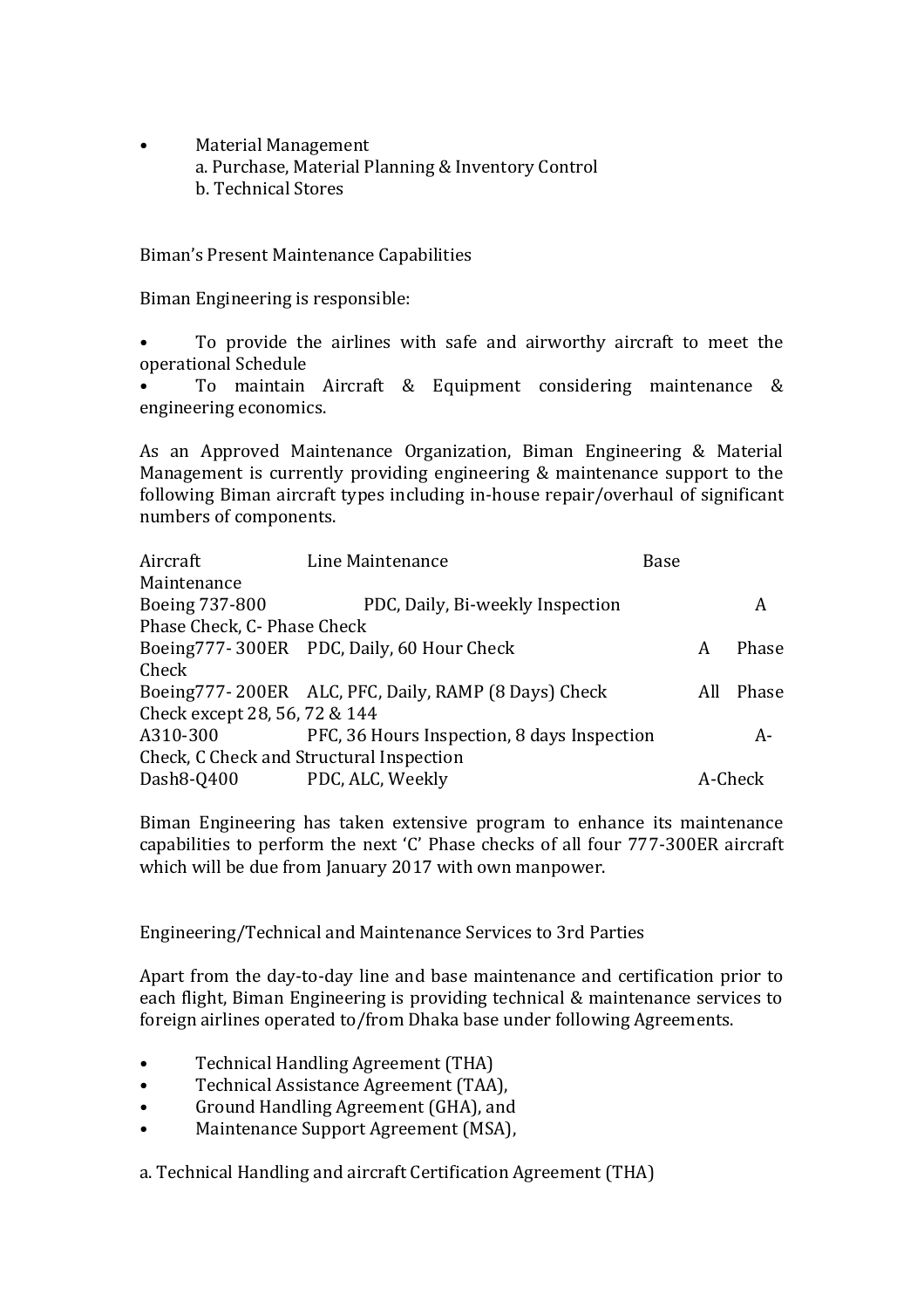Under Technical Handling Agreement (THA), Biman Engineering is providing Transit certification to following airlines.

- PIAC for A310-300 aircraft at DAC
- Oman Air for Boeing 737-800 aircraft at Chittagong and Dhaka
- Malaysia Airlines for Boeing 737-800 aircraft at Dhaka

b. Technical Assistance Agreement (TAA)

Biman Engineering provides technical assistance services like calibrations, NDT, Wheel build-up, Oxygen charging, Nitrogen charging, HST test etc. to the local operators / airlines under Technical Assistance Agreement (TAA).

c. Ground Handling Agreement (GHA)

Technical assistance functions like Interior Cleaning of Aircraft, Technical handling, Ground to cockpit communication with headset, Connection/disconnecting tow bar, Break cooling, Nitrogen and Oxygen charging, Trestle support, Wheel chocks and safety cones, Firefighting and other protective equipment, Fumigations services, Tow tractor, Water Servicing, Toilet Servicing etc are provided by engineering under Ground Handling Agreement. Presently Biman has GHA with 42 Airlines at Dhaka, 07 Airlines at CGP and 01 Airlines at ZYL. Biman Engineering is providing engineering and technical services on an average of 1200 foreign flights per month.

d. Maintenance Support Agreement (MSA)

Under this agreement Biman is providing maintenance support to US-Bangla 737NG fleet up to A Check level.

### *BATC*

Bangladesh Airlines Training Center is the Official Training Center of Biman Bangladesh Airlines Ltd. Origin of Bangladesh Airlines Training Centre (BATC) was the Ground Training School established in the Engineering Hangar at the old Airport in 1972 immediately after the War of Liberation and subsequently moved to Biman's own building at Farm Gate as Ground Training Center (GTC). In 1984, Biman Management took advantage of an ICAO/UNDP project to establish a training setup initially for developing Maintenance Engineers and Cabin Crew and finally to build a full-fledged aviation training center for the national carrier, local airlines and regional support.

### PRODUCT SUPPORT

Operation : BATC operates through six faculties. Operations Technical Faculty is responsible for Cockpit Crew Training. Customer Services Faculty is responsible for training of all kinds of Flight Service and Ground Service Training. Marketing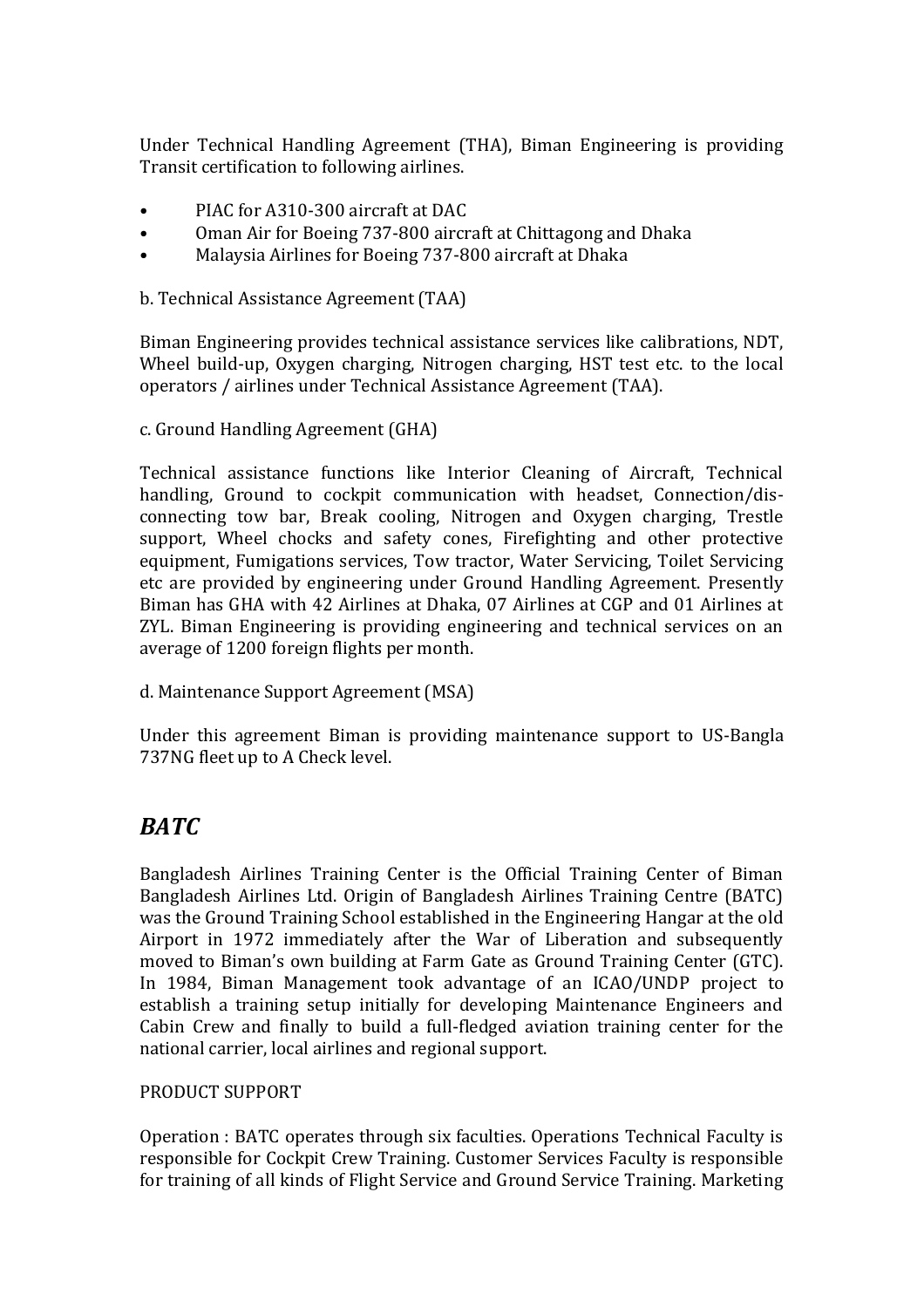and Sales faculty is responsible for training of the personnel of Marketing and Sales Department. Aerospace and Avionics Engineering Faculties are jointly responsible for all kinds of maintenance and engineering training. Management Development Faculty provides training for all Biman personnel.

Website : www.batc.ac.bd is the official website of BATC which plays a vital role regarding scheduling training and all sorts of other training activities.

Manpower : There are 36 Instructors and staff at BATC

Commercialization : BATC provides a number of courses for outsiders on commercial basis. 3 years Aircraft Maintenance Engineering is one of those courses offered on commercial basis. Courses are offered for Travel Agency personnel, Freight Forwarder Agency personnel, and other domestic and foreign carriers personnel. Courses are also offered for the Defense Personnel going to UN Mission.

Infrastructure : BATC is established on 36,000 Square feet area with average covered area of 32,500 Square feet in each floor. BATC has Sixteen Classrooms, nine Workshops, one Library, EASA Examination Hall, Computer Center, Language LAB, Mini Hangar, Gymnasium, Swimming Pool, Conference Room, CRS Room, Grooming Room, an Auditorium with seating Capacity of 100 persones.

Approval : BATC holds different kinds of CAAB Approval since the inception of BATC. BATC achieved CAAB ANO (AW) Part 147 Approval since 26th April 2015. BATC achieved EASA approval since 28th February, 2012. BATC is the one and only training center among the neighbouring countries (India, Pakistan, Nepal Bhutan, Maldives, Srilanka, Afghanistan) that has achieved EASA Part 147 approval.

Training Statistics : Every year BATC prepares a Training Calendar for its yearly activities. According to the Training Calendar of 2016 (January 2016 to December 2016) total number of 254 distinct courses were offered by BATC. In Year 2015 (January to December) BATC conducted 661 courses for 5461 participants whereas in Year 2016 (January to Mid-November) BATC conducted 665 courses for 6310 participants.

Future Plan

- 1. Recruitment of Instructor and other training staff.
- 2. Facilitate BATC Activity towards CAAB/EASA compliance.
- 3. Cabin Crew Training by installing new Language LAB.

4. Engineering training by installing new Practical Setup of CAAB/EASA.

5. Pilot Training by installing Full Flight Simulator. After completion of above requirements BATC may be developed as an independent TRTO (Type Rated Training Organization) approved by

CAAB.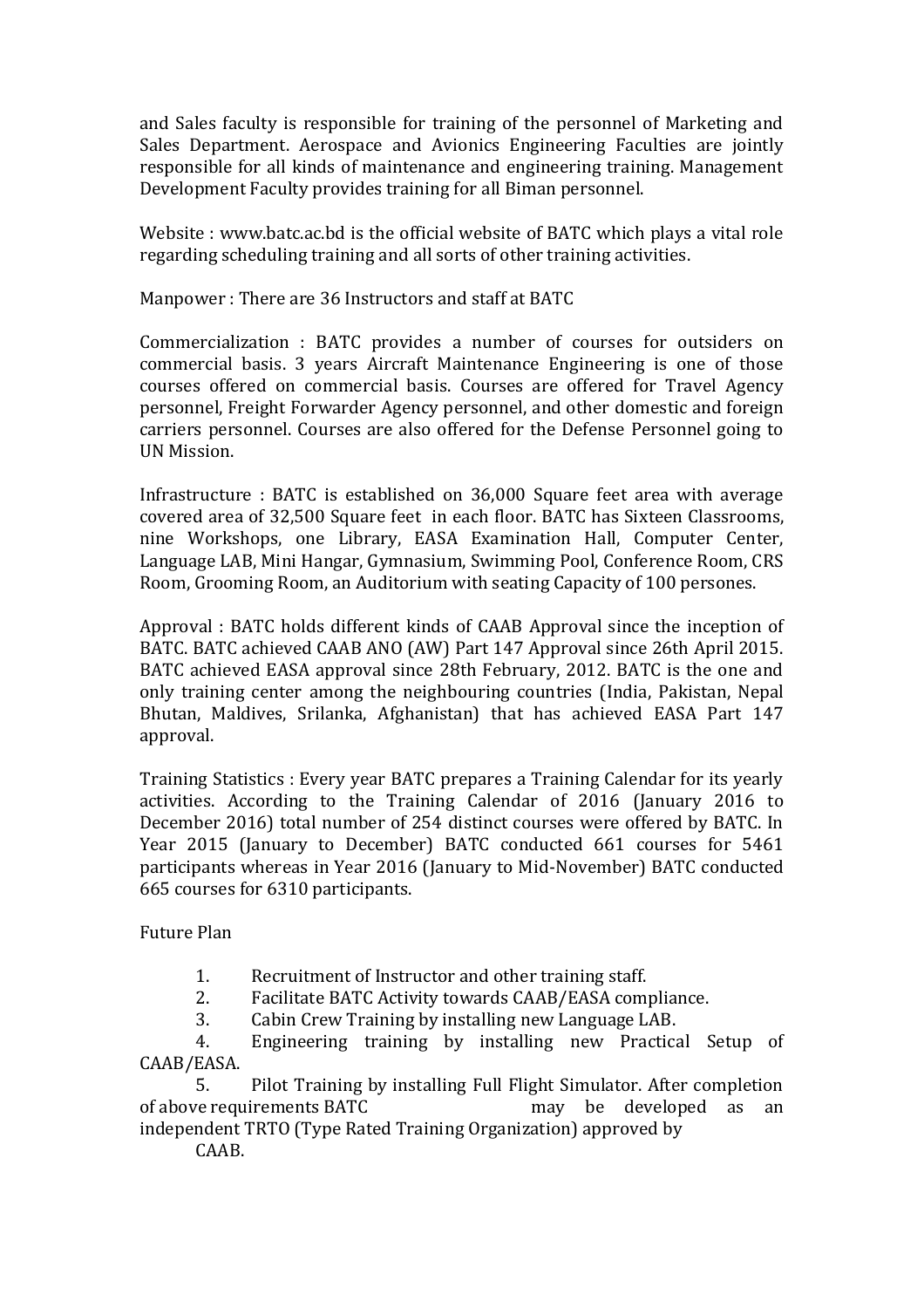6. Developing all human resources for more commercialization, business viability and help devel oping sustainable growth of Biman.

7. Establishing "Biman University of Aviation & Engineering" which was once approved by Biman Board. By materializing that decision in the form of University or Institute affiliated under

Dhaka University, BATC can be turned into a center of excellence through its involvement in the academic arena.

# *BFCC Biman Flight Catering Center*

### *Every meal is a celebration*

### Introduction

Biman Flight Catering Centre (BFCC) is an inflight airlines catering unit of Biman. It was built at a cost of BDT 140 million with a floor area of 67,000 square feet. BFCC came in to operations on October 27, 1989. Complex was designed by ACCA, Australia and implemented by Scandinavian Air Services (SAS). Equipment and machineries were supplied by. Electrolux and Flakt, Sweden on turnkey basis. Present Production capacity of the unit is around 10000 meals per day.

#### Production and Services

The scope of the unit is to provide in-flight services covering food & beverage, cabin dressing, laundry, equipment washing, bonded items, entertainment, reading materials, toiletries etc. BFCC also sells Bakery products through Sky Catering, Sales Centre, HSIA. Culinary courses, affiliated with City & Guilds, UK is offered to external and internal students.

#### Customers

Now BFCC is providing full catering services to Biman, Malaysia Airlines and Dragon Air, Turkish Airlines and Cathay Pacific on regular basis with casual supply of meal, cabin dressing and other services to fourteen international airlines. BFCC also provides catering support to the VVIP flights. By extending catering support to the pre and post Hajj flights carrying about fifty thousand Bangladeshi Hajis, the unit is also playing a pivotal role to ease the Hajj flight operations.

Financial Activities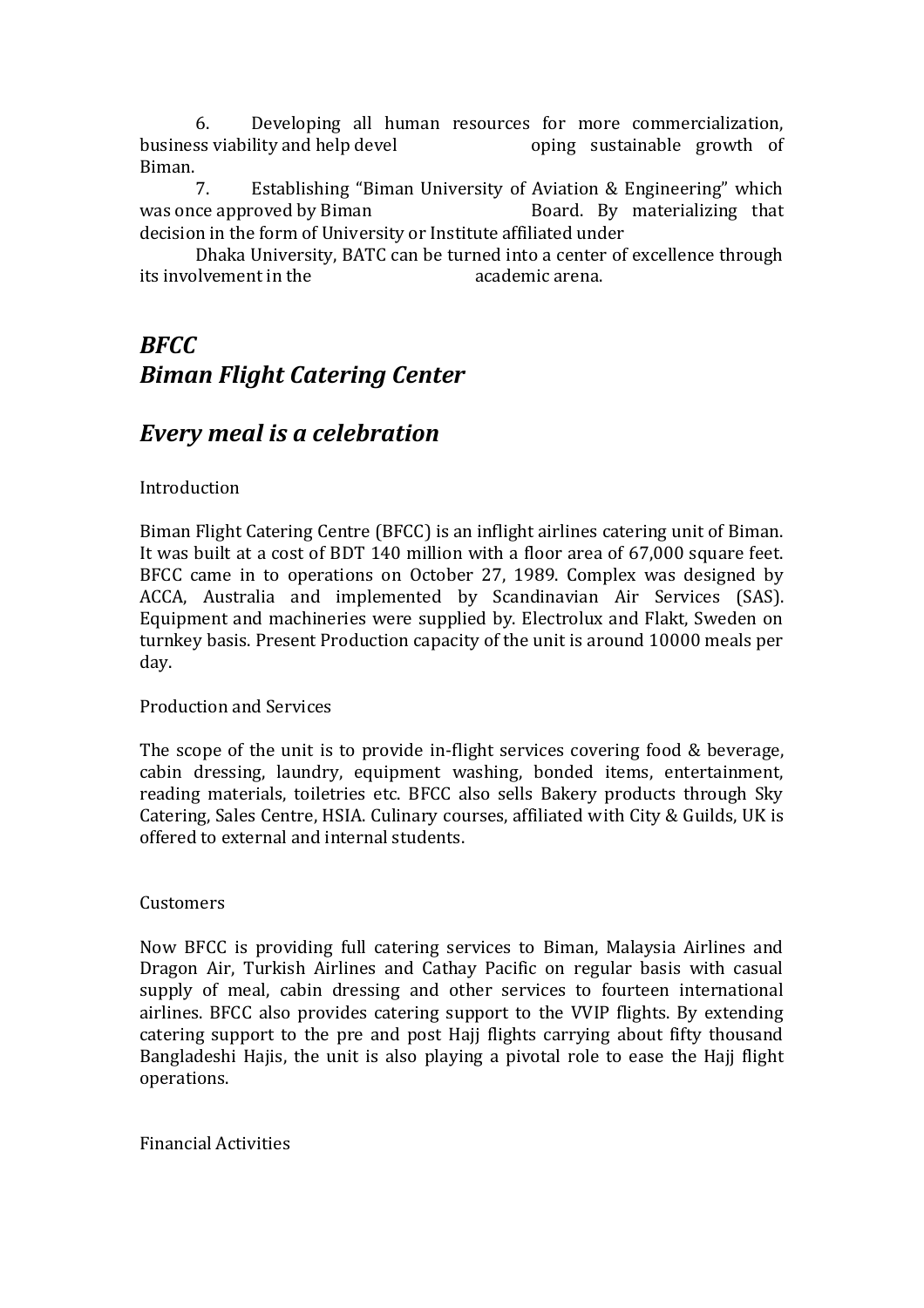During the year 2015-16, BFCC earned total revenue of BDT. 121.30 crore by providing meals and other services to Biman, Foreign Airlines, UN charters and casual foreign flights. In the aforesaid year BFCC succeeded earning a net profit of BDT. 28.30 crore through its commercial activities and hence the revenue growth is 11.19% higher in comparison with previous financial year.

### Accreditations

BFCC is certified on ISO 9001:2008, ISO 22000:2005, BSTI (Bakery Products) and complaint on ICQA, Halal Production and OH&S.

### *CSR*

Corporate Social Responsibility

Organizations are accountable for their actions like never before. Consumers increasingly don't accept unethical business practices or organizations who act irresponsibly. Corporate Social Responsibility should not be viewed as a drain on resources, because carefully implemented CSR policies help the organization in many ways as it is a way for organizations to evaluate their impact on the world around them, and to make changes that create positive effects in their communities.

In businesses, profits are essential, but the corporation has so many more contributions that it can make to benefit their stakeholders. With over six billion people on the planet, only the corporations can meet social needs.

Biman Bangladesh Airlines has never been oblivious of its surroundings and the idea of Corporate Social Responsibility was deeply embedded in its conscience and right from the very beginning of its journey. CSR is no fad to Biman; in a way or other, it has been a practice for the legacy-carrier for the last four decades of its fine flying. Over the years, the airline has made significant contributions in innumerable areas that have benefitted the society and the country, as a whole.

The airline has been fostering and implementing the corporate social responsibility into its business practices ever since its inception though an integrated policy and strategy. An overview of Biman's philanthropic/CSR activities could be summed up as under:

### *Free Carriage of Human Remains of Bangladeshis Expiring in Foreign Land*

Presently some 10 million Bangladeshi make the Bangladesh Diaspora that scatter all over the world and most of them made their maiden voyage on Biman flights to their dream destinations. Their annual remittances, known as 'foreign remittance', help the economy in more than one ways. By an order of the Government of Bangladesh in 2002, Biman has been carrying home the human remains of Bangladesh citizens expiring in foreign lands, for free. In last fiscal year, a total 3051 number of human remains of Bangladeshis were brought to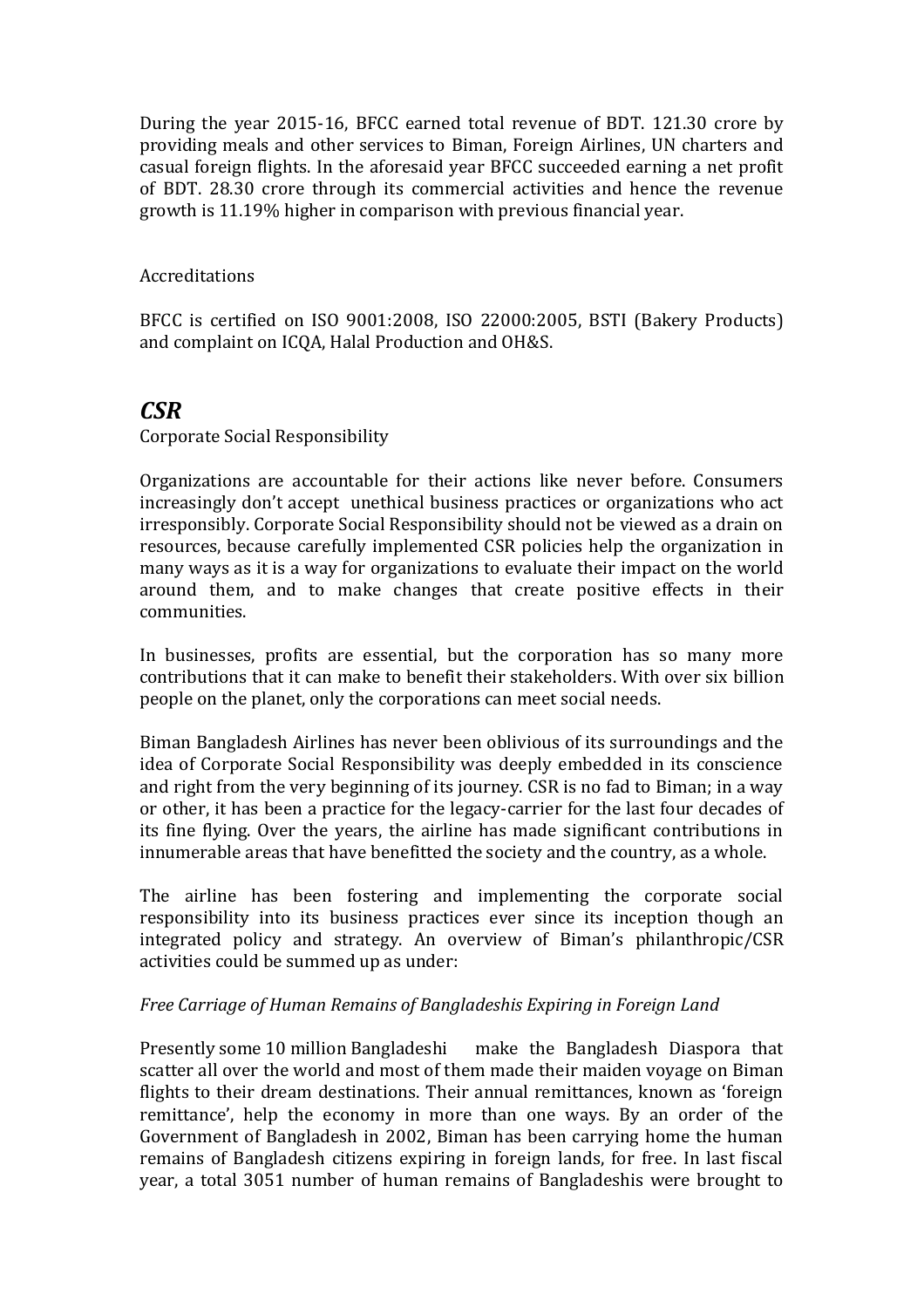Bangladesh from different countries under special arrangement. Carried in by Biman, the human remains are delivered at Biman Cargo Complex, HSIA.

### *Biman is a Big Name in Our Sports Arena*

The airline has been contributing profusely to our sports and culture ever since its beginning the journey in 1972. Apart from sponsoring innumerable number of sports and cultural events, the airlines used to maintain its own team of cricket, chess, badminton, swimming etc. This has helped our sports to flourish. A lot many of today's celebrity sports-stars were once in Biman Team. A Quote from one of Biman advertisements that ran in national newspaper during the ICC World Cup in 2011 is worth mentioning.

### *Providing Food to the Orphans*

The airline offers untouched, fresh left-over food from flights regularly to a good number of orphanages located in and around Uttara Model Town. Biman Flight Catering Centre, liaise with the orphanages that are in close vicinity to the facility and delivers quality food that is left untouched by the passengers. Orphans from four to five orphanages regularly come to the centre for fetching the food from BFCC.

### *Health Awareness Programme/Seminars*

The airline, with the help of different donor agencies and non-profit entities like 'Sandhani' etc. undertakes programmes on regular basis to help the cause of collecting blood, disseminate health information for creating awareness among the employees. Sandhani, the leading blood donor agency of our country has made Biman a hot venue for carrying out their activities. Biman employees, generally respond to the humanitarian cause of this kind very positively.

### **Offering Free Tickets to Freedom Fighters**

The airline is quite mindful in discharging its solemn duties towards her countrymen. Accordingly, Biman has been offering free air tickets to the valiant sons of the soil who fought for the freedom of Bangladesh in 1971. In this regard, the airline has decided to offer free air tickets on Biman sectors to the freedom fighters and recipients of national award for their gallantry in Liberation War. In addition, the awardees are also eligible to avail one FOC ticket for pilgrimage to Makkah.

### **Taking Bangladesh to the Outside World**

Bangladesh Festival, London: Biman Bangladesh Airlines hosted the journey of some 364 people, mainly artistes to attend the month-long festival held in different cities in the United Kingdom in 1999. Honourable Prime Ministers of Bangladesh and the UK were present in the historic festival that helped Bangladesh to showcase it's identity, culture, folk-arts and so forth to the outside world.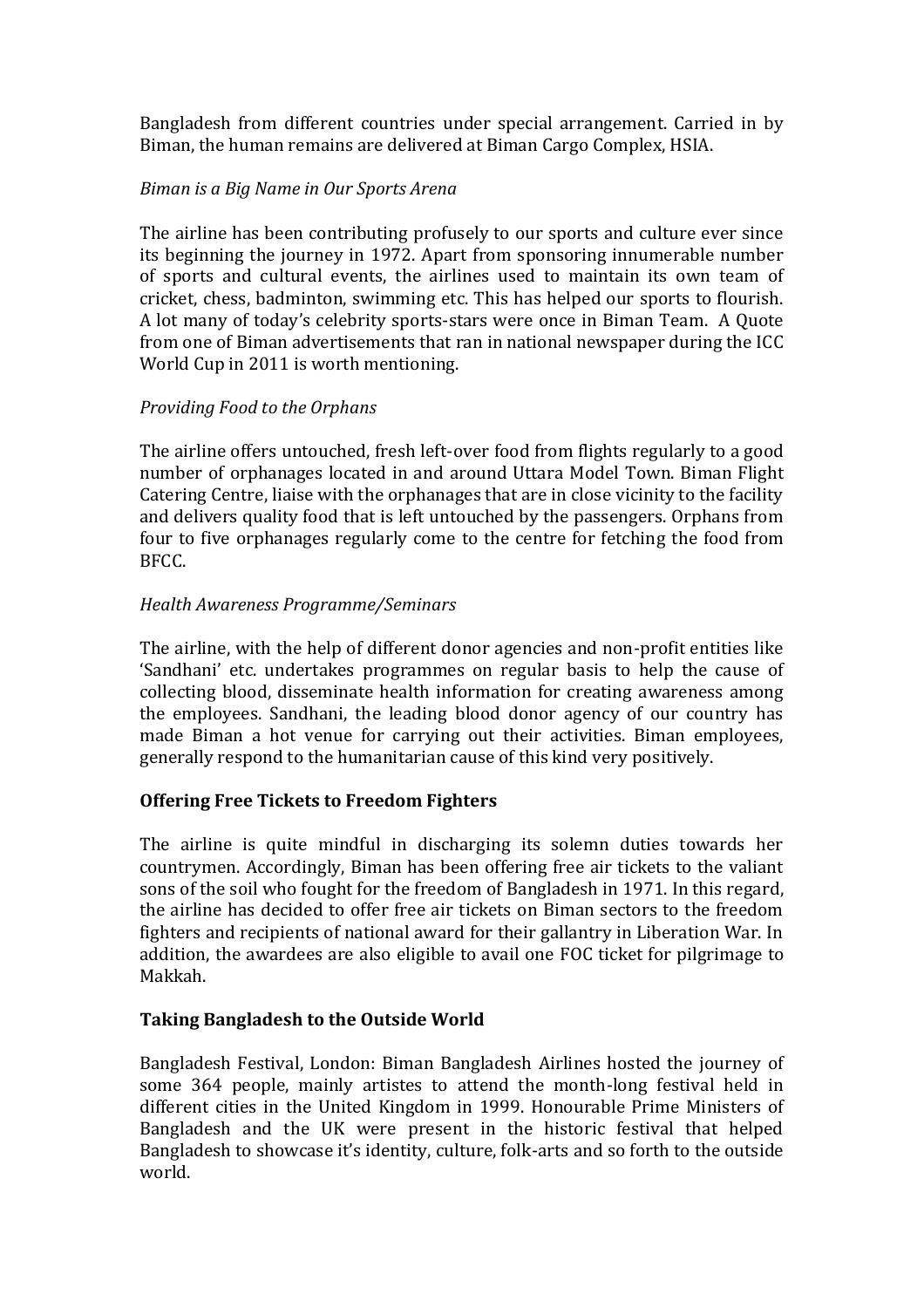Since its journey in 1972, Biman, the legacy-carrier of our nation has been playing a crucial role in taking Bangladesh to the outside world and vice versa. One of the glaring examples of that was Biman's active participation in a monthlong programme called 'Bangladesh Festival London' held in London and Manchester in July 1999. Under the auspices of the UK Tourism Board and jointly arranged by Arts Worldwide, London and Biman, the festival helped showcase Bangladesh to the outside world. The airline took more than 300 artists of different genres from Bangladesh to London who stage performed there. Both the Prime Ministers of the two countries were present in the opening and concluding ceremony of the festival arranged at Durbar Hall, Westminster, London. The British media fell for it and Bangladesh, its people and culture were known to the world anew.

### **Hosting Cultural Programmes**

When there is an opportunity, Biman invites the well-wishers to enjoy a cultural show that it arranges for and at times sponsors them as they deem necessary. A couple of years back, a cultural night was arranged wherein the maestro rendered the best songs and the audience came from all walks of life to be enthralled. Apart from the responsibility, the kind of programme helps the airline to enhance its image and correctly positioning its product/brand in the minds of the prospective customers.

### **Scholarships for Employee Children**

Biman has been doling out money to the school going children of its employees on a regular basis. Though the amount is scanty, a good number of employees are being benefitted every year by receiving the endowment.

### **Annual Picnic and Sports Programme**

The airline is also offering funds to the employees who go for outdoor picnic every year. Of late, a Day Care centre has been established at the airline headquarters to look after the kids while the employee mothers are at work.

### **A Greener World is Our Way of Life**

Boeing's new generation aircraft have been designed to meet and exceed 'challenging' emission requirements. The 787 Boeing jets reduce fuel use and carbon dioxide emission by as much as 25 percent. The airline closely works with the CAAB to work on the project so that carbon emission could be dwindled down to the acceptable level. Introduction of 787 Dreamliner to Biman fleet would help Biman to lessen the degree of carbon emission to a great length.

Business houses all over the world are realizing their stake in the society and engaging in various social and environmental activities. The need of the hour is to formulate effective strategic policies and adopt various instruments according